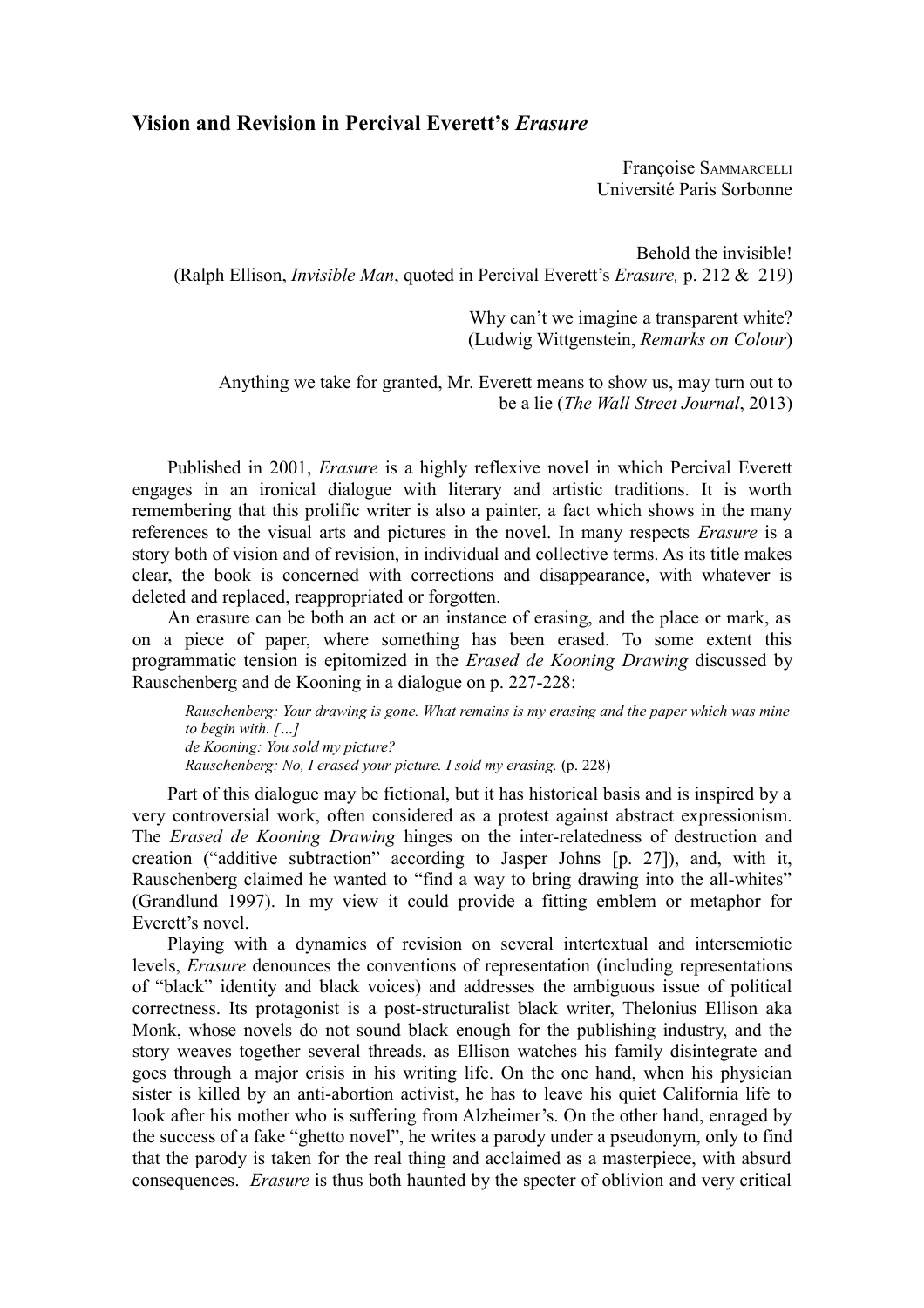of contemporary creation and culture as embodied by the opportunist commercialisation of literature. In a sense the novel replaces the motif of invisibility denounced in Ralph Ellison's text by that of media overexposure, and indeed both the embedded fiction *My Pafology* and *Erasure* end with their protagonist facing the camera.

Rather than dwelling on the status of the richly parodic and already muchcommented *My Pafology*, which I have analysed in a previous essay (Sammarcelli 2010), I will focus on the fragmentary quality of Thelonius Ellison's journal itself and its questioning of Western culture. What is it that we (need to) remember? Is culture what remains when one has forgotten everything? How do we make sense of our experience? It is worth examining how this brilliant novel compels its reader to change perspective and revise some of his/her interpretive strategies.

Forewarned is forearmed. Early in the text the parody of Barthes' *S/Z* in Ellison's conference paper "F/ V: Placing the experimental novel" (p. 14-17) teaches the reader a lesson in modesty and caution. This metatext on a metatext, in which Ellison purports to analyse the first lines of *S/Z* by applying the five Barthesian codes, shocks his fellowacademics while evincing great critical acumen. As he concludes, "A reiteration of the obvious is never wasted on the oblivious" (p. 17). Is there a key to be found, or a way through the maze?

## **I. Fragments and (re)visualisation:**

In *Erasure* the journal format, acknowledged right from the beginning, allows the writer to explore the esthetics of fragmentation and to play with contextual effects, thus dismembering and re-membering the narrative. It offers its narratee various angles from which to reconsider the real and illustrates Everett's propensity for assembling unlike elements. Memories of Ellison's father and scenes of family life, lists, letters (like those found in his father's private papers) are juxtaposed with passages devoted to the narrator's hobbies (fishing, woodworking), his ideas for novels, a TV show, his meditations, etc. From half a line to a few pages, these individualized sections convincingly mimic the whimsical lay-out of a journal, but fragmentation also contributes to destabilize the reader, preventing him or her from getting used to a specific tone or type of rhetoric. The TV show section, for instance, "Àppropos de bottes" (p. 169-178) is deeply disturbing both for its intra- and extradiegetic audiences (indeed, by the time the black contender, who knows all the answers, finally wins the game, everybody in the audience is dead<sup>[1](#page-1-0)</sup>).

Admittedly the embedded novel *My Pafology* evinces conventional continuity, the better to highlight the brutal quality of the parody in which ghetto novels like Sapphire's *Push* meet Richard Wright's *Native Son*. By contrast the rest of the text explores forms of heterogeneity and discontinuity, typographically enhanced by the blanks and the recurrent three crosses separating the entries, as by the use of different fonts, bold types and italics.

Nothing quite escapes reflexivity, not even the blanks. In *Erasure* these space breaks are actually both employed and commented on in the beginning of chapter 6:

<span id="page-1-0"></span> $\frac{1}{1}$ The dark humour of the section partly resides in the contrast between the amazing erudition displayed by Tom, the black candidate, and the crass ignorance evinced by the white candidate.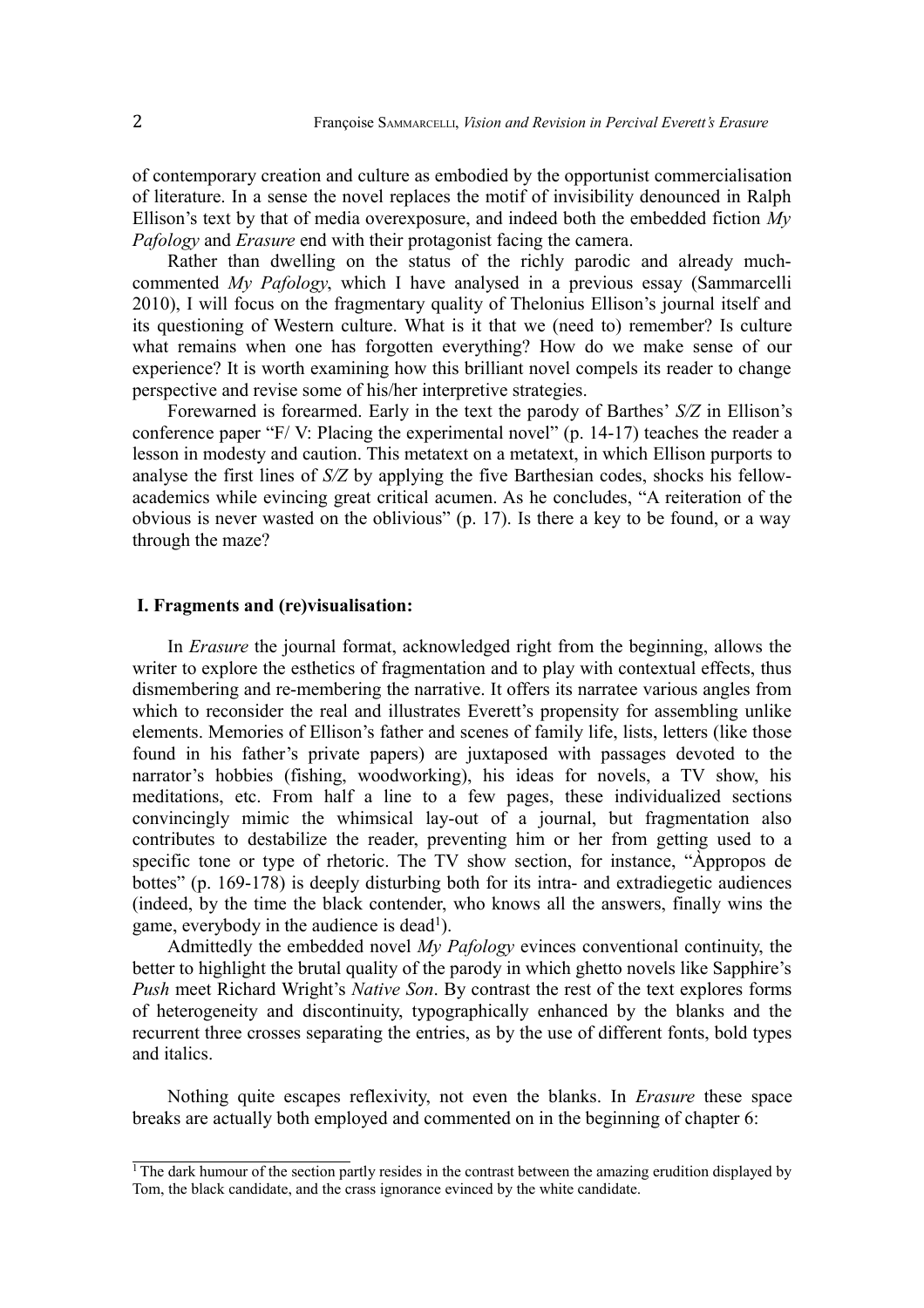There may be space breaks between paragraphs of texts, between lines of text, sentences or words of the text. That these spaces have some kind of narrative significance or charge is not arguable, though the weight of such import might be, and most times is, infinitesimal. What is more interesting is the fact that narrative always travels in the same direction and so the spaces, the negative or white spaces travel the same way. Never are we dropped into a space and returned to the previous narrative position or into nothingness (p. 52)

Whose voice is this? Who is theorizing about the status of the blanks and cautiously addressing us? The passage alludes to the temporal, one-directional dynamics of the narrative, but the blanks and the transgressive typography also draw the reader's attention to the visual quality of the page. Interestingly, in this section the blanks do not point to erased material but introduce distance between words, isolating some of them —"significance", "or", "white"—and making them more "visible" by redefining the foreground/background effect.

Elsewhere, when words *are* actually erased, like the censured word "Fuck" during the TV reading of an excerpt of *My Pafology*, the use of beeps comically reminds the audience of what is missing, all the more so as these beeps, printed in bold type, dramatically stand out on the page. This erasure remains an act that makes us see the materiality of the page (p. 249-251).

The blanks separating paragraphs somehow mimic the loss of memory which increasingly affects Ellison's mother and which Ellison records in sober, touching words. However the text seems to make up for this loss by creating a kind of echo chamber. Indeed one cannot but be struck by the complexity and range of intertextuality which allows Everett to establish a particular relation of complicity with his readerpartner. Thus much of the text can be read like a collage of comments and quotations in several languages, some of which circulate and are repeated, like the "Behold the invisible!" quote from Ralph Ellison's *Invisible Man* (Everett p. 212, 219). However it should be noted that the text does not mention the source of its "genuine," semiclandestine quotations (like the one from Wittgenstein's *Tractatus* "all propositions are of equal value" on p. 42, or Ralph Ellison's "But somehow the floor had turned to sand" on p. 264), while conversely various fictional exchanges and opinions are attributed to famous figures.

As could be expected, the multiple layers that give the whole a "built-up-frompieces feel" (according to Darryl Pinckney in *The Guardian*) do not preclude thematic echoes and resonances between the pieces. Content sometimes migrates from one fragment to another: thus the imagined dialogue between Wilde and Joyce (p. 186) comes after memories of a conversation between Ellison and his father about *Finnegans Wake*. Likewise a dialogue between Motherwell and aging Rothko, who is depressed and announces he plans to commit suicide (p. 155), is followed by Ellison's reflexive comments and doubts about his own art, as he considers his potential mistake: "maybe I have misunderstood my experiments all along, propping up, as if propping up is needed, the artistic traditions that I have pretended to challenge" (p. 155-156). Earlier the narrator indulged in cultural reminiscences while visiting the National Gallery, and reacted to the same technique (the use of a housepainter's brush for feathery effects) chosen by Rothko:

I thought of Cocteau and his saying that everything can be solved except being, this while staring at a Motherwell that both seduced and offended me. I stopped at a late Rothko, the feathery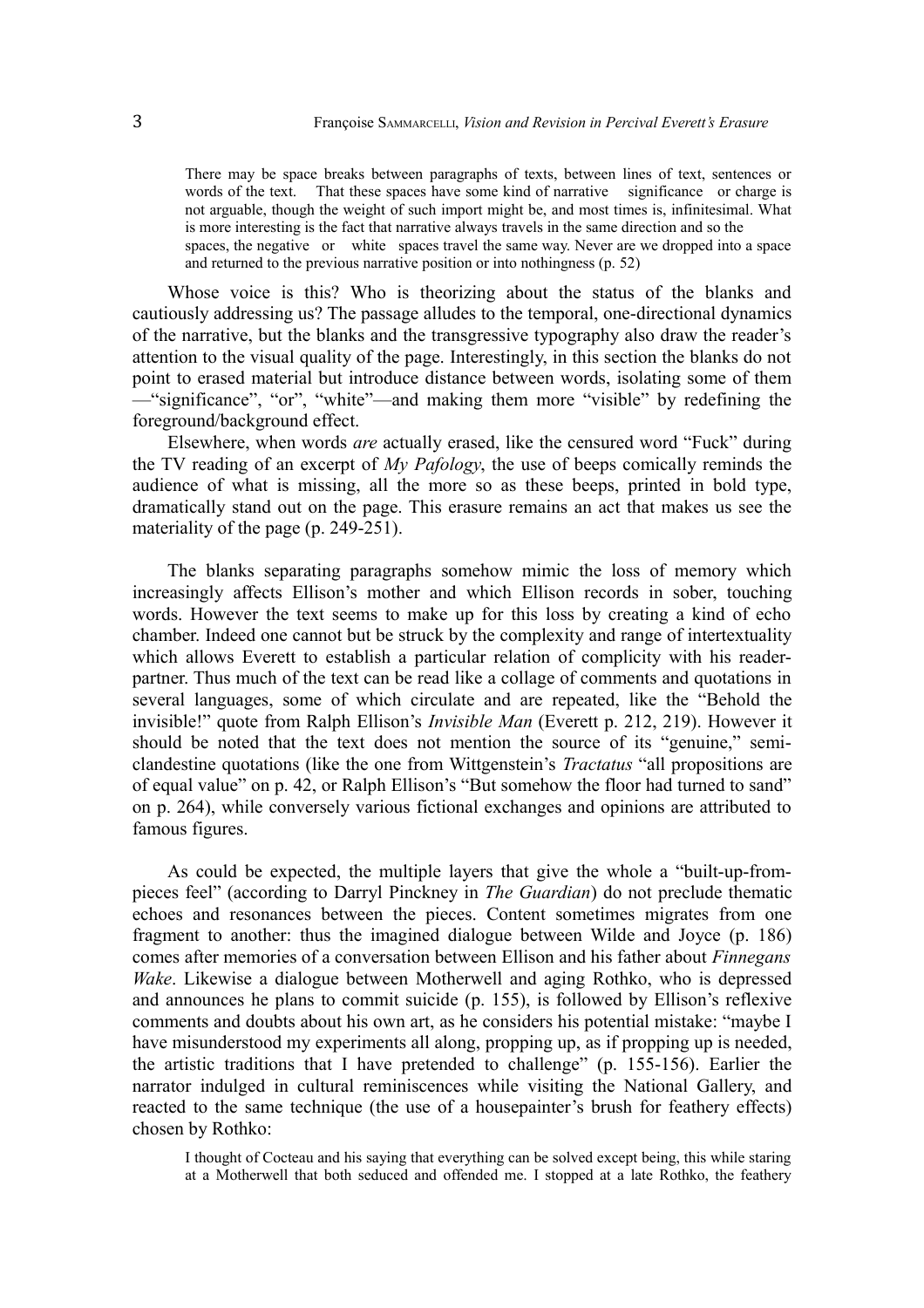working of the brush, the dark colors, the white edges and I thought of death, my own death, my making my own death. I could not think like Antoine de Saint-Exupéry that death was a thing of grandeur. (p. 139)

While seemingly contemplating death, that is his own effacement, the narrator seems to overcode an intertextual-intersemiotic program. Roles gradually merge, as the writer voices his feelings as a reader, but also as a viewer of other works, paying tribute to a tradition without really resorting to ekphrasis.

 Moreover, the serious reflexive quality of various journal entries that record Ellison's feelings or the evolution of his mother's Alzheimer's disease is counterpointed by the ironic or fanciful tone of other fragments, fables, aphorisms ("There are as many hammers as there are saws. A misplaced thumb knows no difference" [p. 181]), ideas for stories (p. 19, p. 30) or even for novels like "*The Satyricon*" (p. 134).

Now this reference may be more relevant than it sounds at first. We only have fragments of Petronius's *Satyricon* which Fellini's film brilliantly reappropriated: only parts of two books remain of this once huge picaresque novel, a medley of prose and verse,—hence it could function as a kind of alternative model. Interestingly *Erasure* subverts or reverses the dynamics of satire itself: whereas Petronius's text focuses on the comic adventures of three disreputable young men in the taverns and low haunts of Campania in Nero's time, Ellison's planned "retelling of *The Satyricon*" (as he puts it later [p. 165]) seems more concerned with an intellectual debate on literary topics, rhetorics and academic training, thus ironically substituting intellectual themes for mundane ones, so that the paradoxically comic effect is a matter of context: "Let us put this affrontery behind us. This from Fabricus Veiento, and he laughed in the middle of his lecture on the follies of what we took generally to be religious belief..." (p. 134)

When reshuffling the comic and the didactic in this true Menippean way, the passage shows its transgressive play with context and thus draws the reader's attention to the frame and the hidden volume under or around the exposed surface. More literally, Ellison reflects on aesthetic space and tries to situate the work of art (as it occupies or fills it)—hence, for him, a different hierarchy:

Only appearances signify in visual art. At least this is what I am told, that the painter's work is an invention in the boundless space that begins at the edges of his picture. The surface, the paper or the canvas, is not the work of art, but where the work lives, a place to keep the picture, the paint, the idea. But a *chair*, a chair *is* its space, is its own canvas, occupies space properly. The canvas occupies spaces and the picture occupies the canvas, while the chair, as a work, fills the space itself. This was what occurred to me regarding *My Pafology*. (p. 208)

How does the visual text signify? The parody may be a functional device for its author, but generally speaking the aesthetics of fragmentation is all the more arresting as it is consistant both with a dynamics of carnavalisation and with a more philosophical ambition. In many respects this fragmentation may also imitate the structure of Wittgenstein's philosophical notes and reminders that stage the intercourse of voices: these texts are set as scenes of discourse—interchanges, crossings, and confrontations (especially in Wittgenstein's late or posthumous writings, as those collected in *Culture and Value*). In that context it is worth examining Everett's intriguing use of dialogues.

### **II. Dialogues and the problematics of irony and authenticity**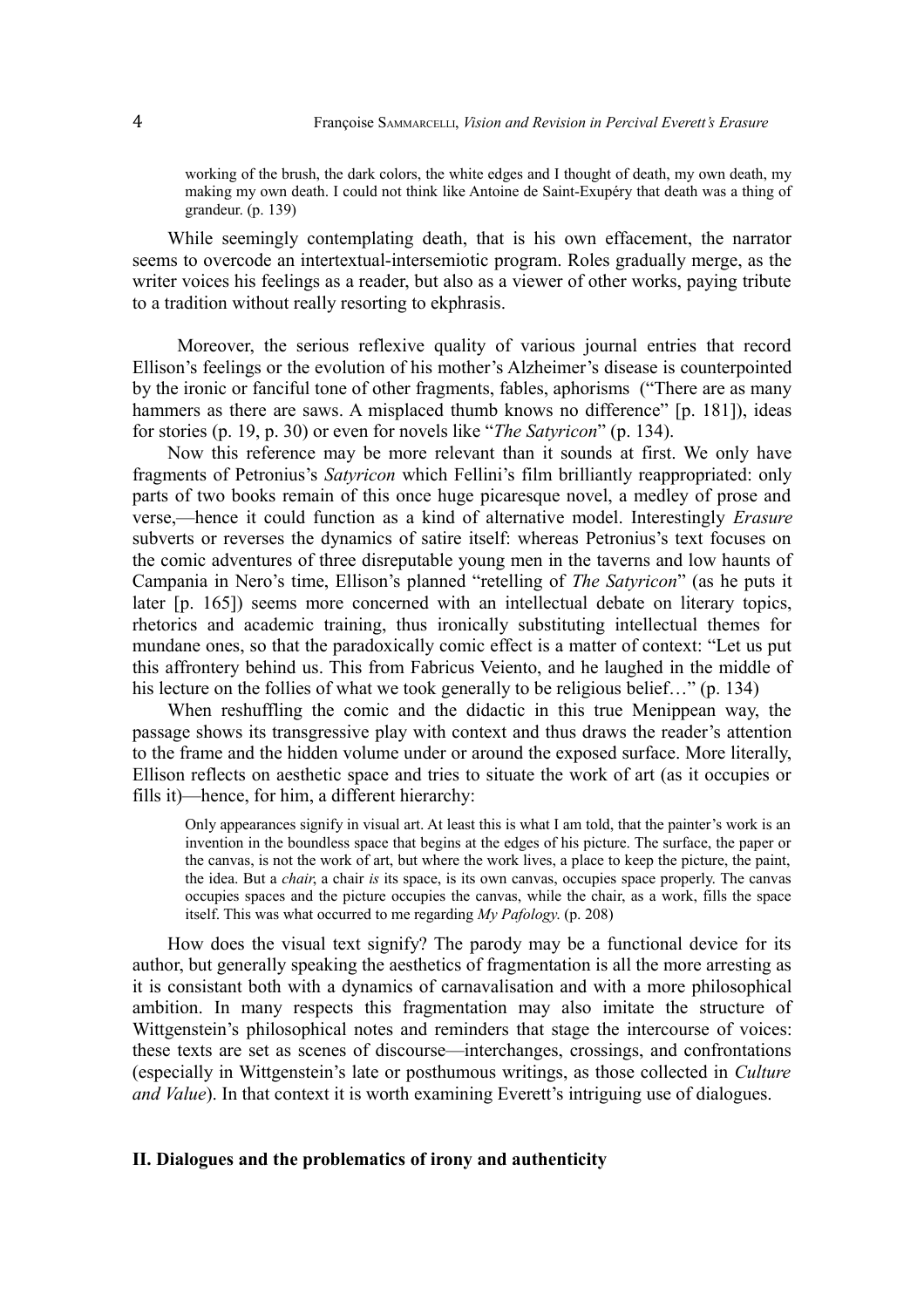One facet of this somewhat Wittgensteinian cultural interchange or encounter is dramatized in several mock-philosophical dialogues scattered throughout the book, from the dialogue between Klee and Barlach (p. 37-38), or between Hitler and Eckhart (extending over two fragments, pp. 38-39) to Tarski and Carnap's two-line-exchange near the end: "*Tarski: Don't I know you? /Carnap: You might*". (p. 262) These often unlikely conversations mostly involve famous writers or artists: painters such as Rothko and Motherwell (p. 155), or Rauschenberg and de Kooning (p. 227-228 in the alreadymentioned dialogue) are heard exchanging theoretical views. Some like Klee and Barlach in 1933 (p. 37-38), Klee and Kollwitz (p. 49), Kirchner and Klinger (p. 60) address the condition of art in Nazi Germany; other creators discuss the future of writing (see Wilde and Joyce about voice and story [p. 186]), or the limits of a painting and what viewers make of them (Rothko and Resnais [p. 222]).

This strategy allows Everett to revisit a long tradition, from the Socratic dialogues to the philosophical dialogues written at the time of the Enlightenment (as the genre, illustrated by Diderot's *Rameau's Nephew*, helped spread new ideas). It also relates to Bakhtin's theory of dialogue as a form embodying the power of discourse to increase understanding of multiple perspectives.

In a sense, these fictional dialogues that change the narrator into a ventriloquist complexify the pleasure of quotation, combining the immediacy of direct speech and the manipulation of cultural references. Indeed these iconic figures raise issues that Ellison is concerned with, such as that of boundaries and authenticity. Resnais' comforting answer to Rothko thus rephrases the central topic of this novel:

*Rothko: I'm sick of painting these damn rectangles.*

*Resnais: Don't you see that you're tracing the painting's physical limits? Your kind of seeming impoverishment becomes a sort of adventure in the art of elimination. The background and the foreground are your details and they render each other neutral. The one negates the other and so oddly we are left with only details, which in fact are not there.* (p. 222)

So far so good, and the reader could agree with this view—except that the filmmaker soon undermines this comfortable rhetoric when he comments: "The idiots are buying it" (p. 222), thus questioning the validity of aesthetic appreciation. Unlike Ralph's father in *Glyph*, Ellison is not "conspicuously seduced, or fooled, by the language he has chosen, though claiming a simple awareness of discourse." (p. 12)

As suggested before, these fragments or dialogues, combining seriousness and comedy, also echo the strategy used in Wittgenstein's writings. Now significantly, the famous philosopher is quoted in a hilarious dialogue with Derrida (who obviously does not fare much better than Barthes in *S/Z*). Wittgenstein asks Derrida a riddle and the ensuing dialogue illustrates the two philosophers' different approaches to language:

*Wittgenstein: Why did Bach have to sell his organ? Derrida: I don't know. Why? Wittgenstein: Because he was baroque. Derrida: You mean because he composed music marked by elaborate and even grotesque ornamentation? Wittgenstein: Well, no that's not exactly what I was getting at. It was a play on words. Derrida: Oh, I get it.* (p. 191-192)

The play on words or carnavalisation is also a matter of distance, of changing lenses, which the text frequently expects from its reader. Wittgenstein wanted to "chang[e] [our] way of looking at things" (1953, note 144), hence the epistemological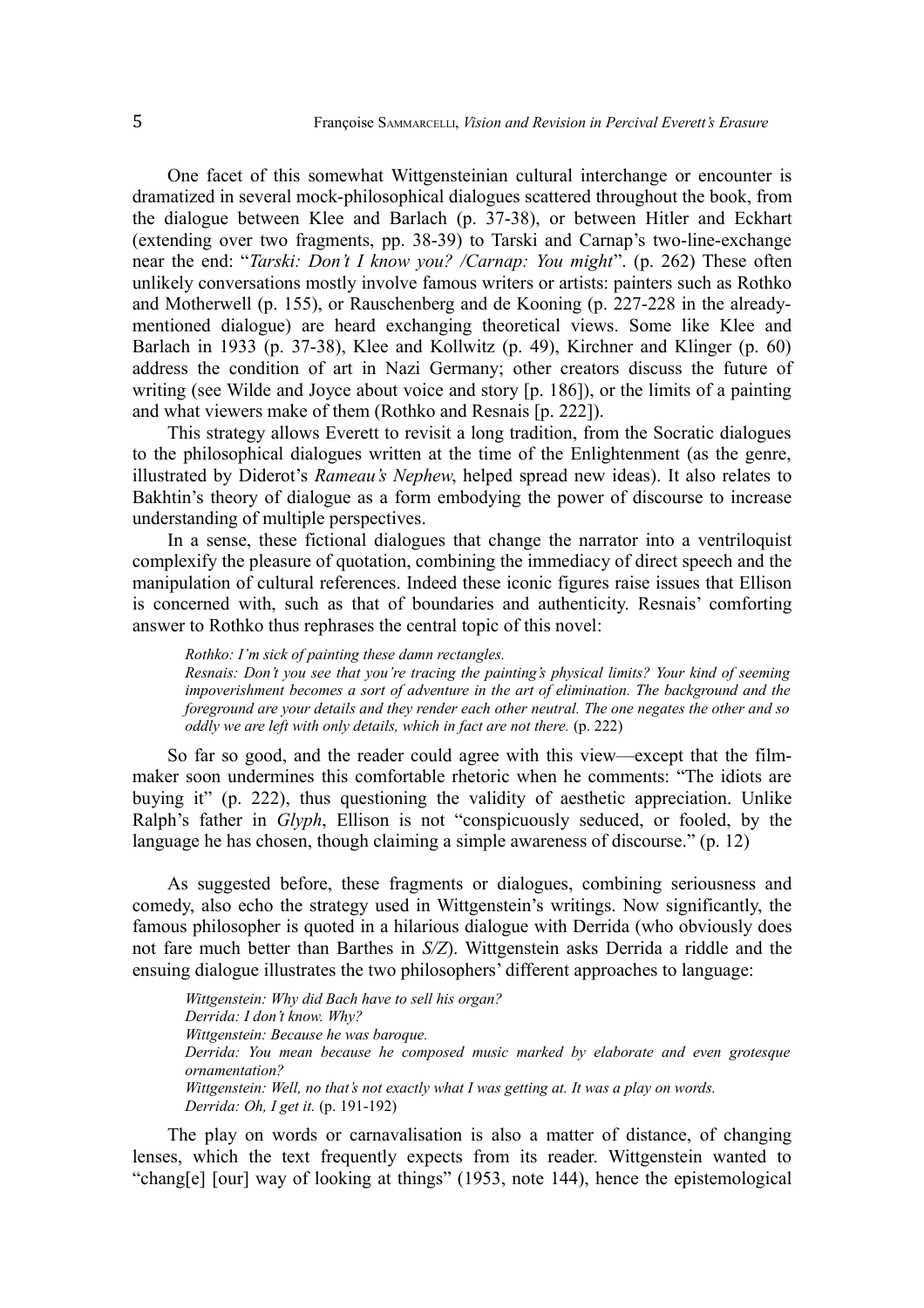priority given to everyday language. How does Ellison (or Everett) (re-)envision his own poetic project? It is worth stressing the fact that the text repeatedly debunks intellectual icons and discourses of authority, thus preserving its opacity.

Indeed several clues suggest that perhaps the content of these exchanges does not always matter, or even that they could function as part of a teasing game. A case in point is the parodically elliptic dialogue between Pollock and Moore (p. 202): "*Pollock: You first / Moore: No, you/ Pollock: No, I insist/ Moore: you/ Pollock: You/ Moore: Very well*". What form of precedence are these artists negotiating? Does authority lie in a name?

However, the spare dialogue form contaminates the text and allows it to shift from one mode to another. In this respect, the stylisation suggests that dialogues, like lists, are sometimes used as instruments for a narrator trying to erase or limit authorship. Who is in charge? The question is relevant when one considers the "real" conversation between Ellison and his agent Yul (p.158), or that between "Stagg" and his Random House editor about the new title for his novel, *Fuck* (p. 210), or a dialogue between two young doctors at the women's clinic after Lisa's death (p. 55).

Even when a reported scene does not explicitly function like a dialogue, the framing of slogans and (mock)rhetorical questions introduces dialogical tension. Somewhat like Candide in Voltaire's tale, Ellison alias Stagg Leigh plays the part of the naive observer, recording the estranging quality of contemporary life: thus after the meeting with a producer in a posh Washington restaurant:

Stagg found that the world changed for him during the elevator ride down to the lobby and in the lobby he was confronted with a huge poster, a colorful confusion of shapes which asked the question:

**Did Julian Schnabel Really Exist?** He wandered to a next sign: **What does the Avante Garde?** To another: **One Man's Graffiti is Another Man's Writing on the Wall**

Stagg was confused, angry. Outside, he scratched the dark glasses from his face and disappeared.  $(p. 219)$ 

"A colorful confusion of shapes" indeed, making fun of *chic* postmodern culture and a certain taste for paradox. If this is a "game" (p. 212), Everett is having more fun than Stagg Leigh. By dislocating captions or labels (like the "avant-garde") or redefining one popular form of expression (graffiti), the text both suggests a potential for reactivation and sheds the shadow of a doubt on its own aesthetics. What is sincere, what is not? Why refer to Schnabel in the past tense? Is Schnabel an invention, like Stagg Leigh who disappears when Ellison takes off his sunglasses? Now, Schnabel is an artist and film-maker who directed a film on Basquiat, thus indirectly evincing his interest in the recycling of street art and graffiti. Moreover he is also known for inserting found objects or heterogeneous material in his (polemic) works, just as Everett juxtaposes textual items and Ellison superimposes levels of deception. But how is the text making sense?

## **III. Making or unmaking sense: language under scrutiny**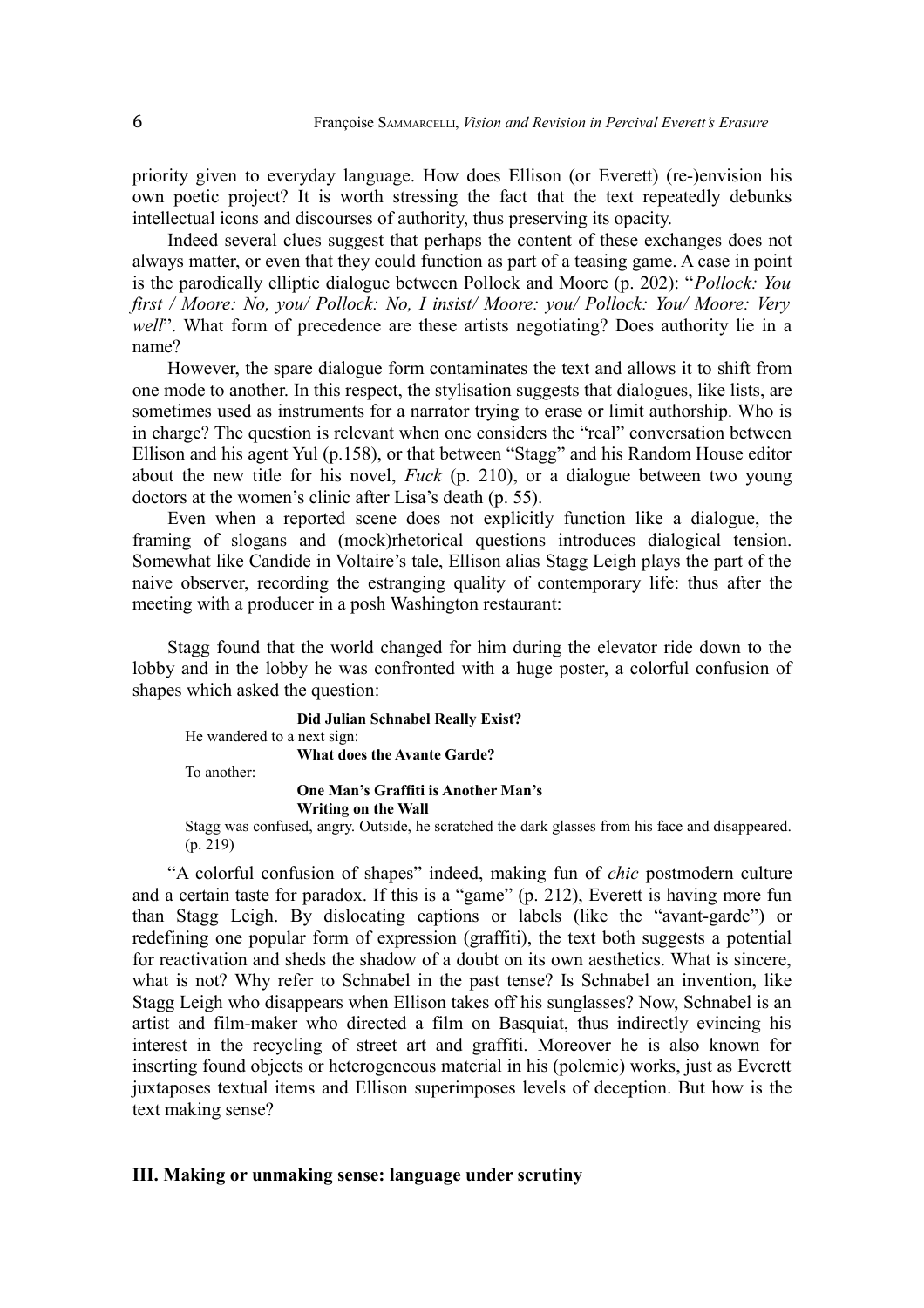Caught or ensnared in these mirror-reflections, the protagonist and the reader share a gradual sense of disconnection. A splitting of identity, redefining the self as other and blurring lines of responsibility, reverberates on the critic confronted with choices, like Ellison who "ha[s] often stared into the mirror and considered the difference between the following statements:  $/ 1$ ) He looks guilty.  $/ 2$ ) He seems guilty.  $/ 3$ ) He appears guilty. / 4) He is guilty." (p. 207). Fragmentation and dislocation are echoed in the use of the third person narrative for Stagg Leigh's thoughts from page 210 onwards, instead of the first-person narrative prevalent in the rest of the journal—a strategy that often produces ironical effects: "Thelonius and Monk and Stagg Leigh made the trip to New York together, on the same flight and, sadly, in the same seat. I considered that this charade might well turn out of hand and that I would slip into an actual condition of dual personalities." (p. 237-238)

This laying bare of linguistic rules comes to the foreground when the text experiments with lists, i.e. minimal agrammatical units or decontextualized words. Thus, when Ellison reminisces about his teenage years and his inability to "talk the talk" like his friends, he draws a list of the words and the expressions that he remembers: "*Solid / what's happenin'. / Chilling'./ Yo. / What it be like?/ What it is?* […]" (p. 167)– cliché expressions that might bridge the gap between the elegant diction of Ellison's journal and the parodic ghetto voices of *My Pafology*. Ellison then retrospectively comments on the codes that he felt awkward using, underlining their artificiality: "I'd try, but it never sounded comfortable, never sounded real. In fact, to my ear it never sounded real coming from anyone […]", (p. 167).

This defamiliarizing process culminates in the last pages of the novel. Admittedly, the text plays with the paradigm in a predictable form when a list of slang synonyms for penis, printed vertically, is inserted in a self-derogatory sentence: "I had whacked off my own /*willy/stick/dick* […] and now had to pay the price" (p. 257-258). Conversely the next fragment merely consists in a much stranger "list", introduced as such, without any syntactic framing except for a kind of label: "Another list of keywords (phrases)". But the reader would be hard put to find the logic of this second list: "*echoes/ dead/ clock / thunder/ obstupefactus/ poached eyes/ arabesque/ nightmaze / Et tu Bruno?/ Species / nocturnal/ cad / C5H14N<sup>2</sup>* […]" Not only is it multilingual, juxtaposing English words with Latin ones as "obstupefactus" (which means "amazed"), and a phrase in transliterated Arabic, but it even includes a chemical formula (the molecular formula of cadaverine). There is no need to look for intruders in this list. Indeed, by exploiting effects of arbitrariness and suggesting its absence of motivation, the passage illustrates the logic of disjunctive lists, perhaps inviting the reader to take part in a game of building blocks and rearrange words into meaningful sequences, as Ellison has to rebuild and "rescue himself" (p. 258). Owing to its intransitivity, the passage also seems to open the way towards poetry. According to Bernard Sève in *De haut en bas*. *Philosophie des listes*, a list may be poetic insofar as it frees the words from their referential or even sometimes semantic connections (p. 120). As Anne-Laure Tissut wrote in one of her essays in 2006, "such [apparent] nonsense incites the reader to enjoy the sounds of this original language in which the unexpected prevails" (p. 50, my translation).

When dwelling on his art and comparing writing with woodworking, Ellison emphasizes the simplicity of wood, yet concludes in deceptively simple terms: "Dammit, a table was a table, was a table" (p. 139). Wood may be much more real than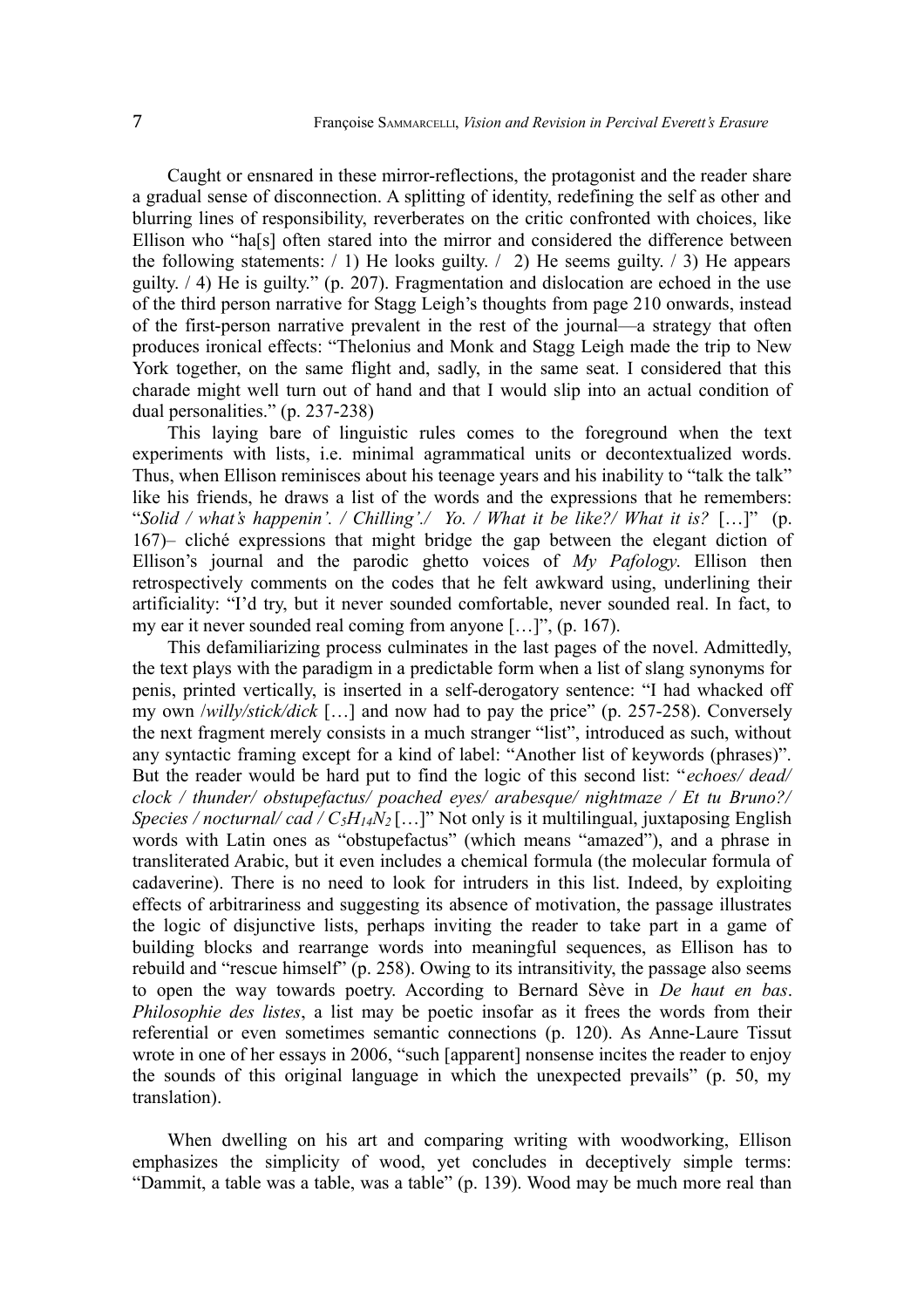words, but words come back and haunt us, like Gertrude Stein's famous sentence<sup>[2](#page-7-0)</sup>, relying on repetition, which has often been quoted and parodied.

When all is said—or erased—, what remains is the insistant exploration of language. Several reflexive sections convey this fascination, dealing as they are with metaphor, word play, or meaning in/and language:

It's incredible that a sentence is ever understood […] Even if grammatical recognitions are crude, meaning is present. Even if the words are utterly confusing, there is meaning. Even if the semantic relationships are only general or categorical. Even if the language is unknown. [...] Language never really effaces its own presence, but creates the illusion that it does in cases where meaning presumes a first priority. (p. 44)

Furthermore, the various allusions to the philosophy of language in *Erasure*, including the references to Wittgenstein, Tarski and Carnap, point to Everett's investigating the interrelation of literature and philosophy. Thus, when Ellison chooses "a mere delineation of specific case descriptions from which [he], at least, could make inferences" (p. 26), the reference to Tarski and Carnap, though unobtrusive, is not fortuitous: after all Tarski's long paper entitled "The Concept of Truth in Formalized Languages" was a landmark event in analytic philosophy; as to Carnap, an advocate of logical positivism, he asked what we can legitimately talk about. This question is also one that the reader of Everett's novel may ask. Wittgenstein held that most philosophical problems were semantic as they were misunderstandings caused by imprecise language. It is an influence that Everett has acknowledged in several interviews: "I was seduced completely by Wittgenstein," […] "He still informs my way of thinking. The root for me is matters of language." (Newton n.p.) Adequately, the list quoted above is a list of *words* and *phrases*, not a list of extra-linguistic items. After all, it is language that we must remember, in its minutest details.

If *Erasure* makes strong demands on its reader, who finds himself/herself displaced and remobilized, it is perhaps because, like Ellison's writing, it defies form, but "in defying it [seeks] to affirm it" (p. 139). It is not enough to share the vision, one must also possess enough courage to accept constant revision.

#### **Works cited**

- ELLISON, Ralph. *Invisible Man* [1947], repr. New York, Vintage Books, 1972.
- EVERETT, Percival. *Erasure*. New York, Hyperion, 2001.
- –. *Glyph*. Minneapolis, MN, Graywolf Press, 1999.
- JOHNS, Jasper. *Paintings, Drawings, and Sculpture 1954-1964*. London, Whitechapel Gallery, 1964. NEWTON, Ed. "What's New. A Way with Words." *USC Trojan Family Magazine*. Spring 1999
	- http://www.usc.edu/dept/pubrel/trojan\_family/spring1999/whatsnew/wn\_everett. Accessed March 15, 2013.
- PINCKNEY, Darryl. "Color Bind," *The Guardian*. April 19, 2003.

http://www.theguardian.com/books/2003/apr/19/features/reviews. guardianreview13. Accessed March 17, 2013.

SAMMARCELLI, Françoise. "'People tried to figure if they were offended and why': l'intertextualité dans le roman américain contemporain ou la lecture en procès". *"A Myriad*

<span id="page-7-0"></span><sup>&</sup>lt;sup>2</sup>See "a rose is a rose is a rose" from Stein's *Operas and Plays*. Interestingly it is already a variation on the original line "Rose is a rose is a rose is a rose" from the 1913 poem *Sacred Emily*. "A rose is a rose is a rose" is often understood to mean "things are what they are", asserting the law of identity.